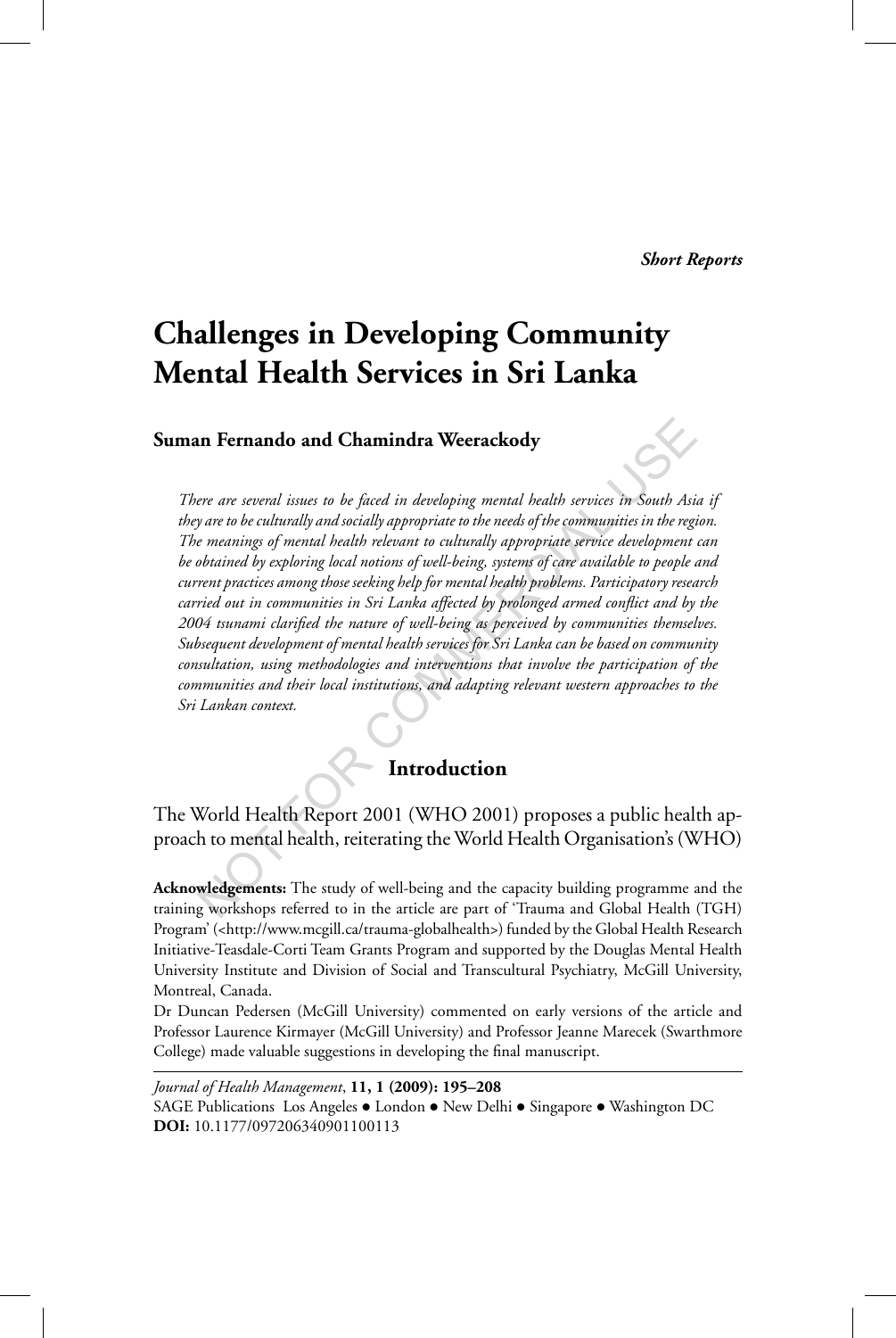ammes that are 'culturally and gender appropriate and reach c<br>gments of the population, including marginalised groups' (200<br>ever, it is left unspecified how the goals of cultural appropriatenes<br>inclusiveness can be achieve definition of health as 'a state of complete physical, mental and social wellbeing' (2001: 3). This report supports the importance of understanding and integrating local knowledge and, in the case of African and Asian countries, 'working with traditional healers' (2001: 58). However, it should be noted that there are so-called traditional healers practicing what is referred to as 'folk-ethnopsychiatry' in many other parts of the world including the US, European countries and Latin America (Blue and Gaines 1992). The strategy for South Asian countries suggested by the WHO Regional Office for South-East Asia (2008) emphasises the need for community based mental health programmes that are 'culturally and gender appropriate and reach out to all segments of the population, including marginalised groups' (2008: 1). However, it is left unspecified how the goals of cultural appropriateness and social inclusiveness can be achieved. First, there are basic questions about the nature of 'mental health' in diverse cultural contexts in which services are required. Then there is the challenge of engaging communities and groups that are often socially and politically disempowered, a problem that is particularly severe for women. Finally, there are issues of power and discrimination that are almost inevitable when (as is commonly done) notions of mental health and well-being are applied through the imposition of western categories and concepts of diagnosis and treatment—a problem sometimes referred to as 'category fallacy' (Kleinman 1977: 4). Developing mental health services in South Asia or other non-western settings is not a simple matter of transferring established strategies and systems commonly used in high-income countries of the west. Mental health is not just a *technical* matter but is tied up with ways of life, values and worldviews that vary significantly across cultures. More directly, notions of 'madness' and 'abnormal psychology' on which mental health systems in the west are based are linked to *western* ways of thinking; and these conflict frequently with worldviews of non-western cultures (Fernando 2002; Parker et al. 1995).

Today psychiatry is under criticism as a basis for mental health service development in the United Kingdom (Ingleby 2004; Ramon and Williams 2005; Tew 2002); and serious problems are evident when psychiatry is applied in a multi-cultural and multi-ethnic society without adequate attention to culture and context (Bhui 2002; Bhui and Olajide 1999; Fernando 2003; Fernando and Keating 2009). It would be regrettable if western models (and the ideologies that go with them)—largely based on biomedical psychiatry—are applied in South Asia without thorough cultural assessment and modification. But this could easily happen if local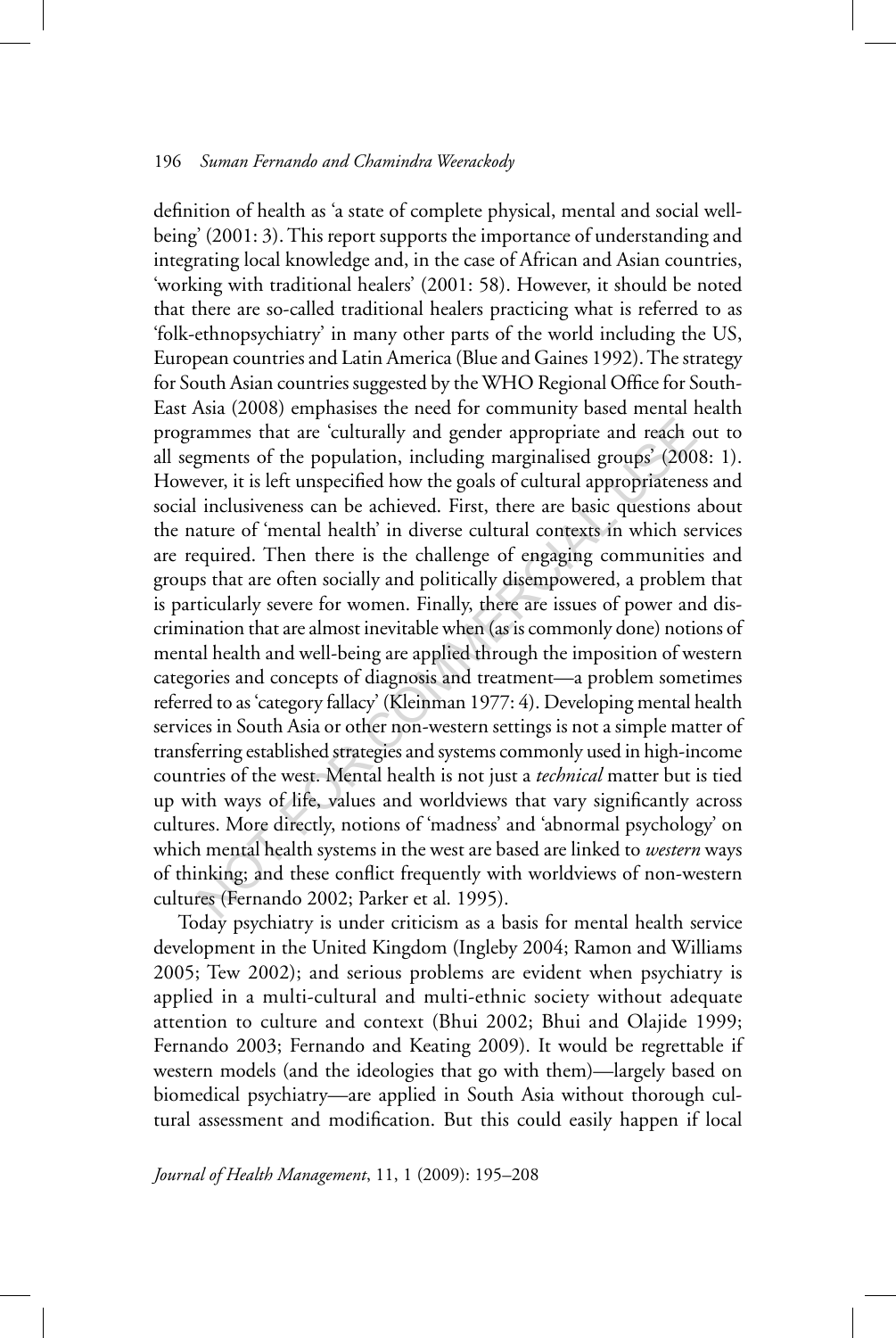agencies fail to challenge the power structures in the world partly—if not mainly—wielded through the economic interests of the pharmaceutical industry. There are signs of the uncritical acceptance of the dominance of biological and pharmaceutical approaches to mental health in the document issued by the WHO Regional Office for Southeast Asia (2008: 2): In discussing 'acceptability' of services, the document downplays the importance of indigenous forms of illness explanation, therapy and indigenous healing systems and advocates the 'education [of South-East Asian populations] … about the nature of neuropsychiatric illnesses'—implying that western notions of mental health and illness should supplant indigenous ones; and the only therapies mentioned as 'essential' are 'medications' (that is, drugs from pharmaceutical companies).

ns of mental health and illness should supplant indigenous ones<br>nly therapies mentioned as 'essential' are 'medications' (that is,<br>pharmaceutical companies).<br>ccent experience in carrying out participatory research into wel Recent experience in carrying out participatory research into well-being among Sri Lankan communities exposed to armed conflict and the 2004 tsunami (Weerackody and Fernando 2008; Weerackody et al. 2008) has demonstrated to us the usefulness of accessing community perceptions of well-being in understanding people's perceptions of mental health needs. In January 2008, training workshops were held at Angoda Teaching Hospital (near Colombo) with the participation of faculty from the Division of Social & Transcultural Psychiatry of the Department of Psychiatry at McGill University and the Douglas Mental Health University Institute, Montreal, Canada. The workshops covered aspects of cultural and social psychiatry, emphasising the central role of social structure and cultural belief systems in shaping mental illnesses and the response to trauma, and the potential for engaging family, community, indigenous healing and religious systems to support rehabilitation, social integration and recovery. Participants at the workshops included mental health professionals working in the statutory sector as well as community workers attached to non-governmental organisations (NGOs) and some members of local medical and social sciences faculties. Feedback from the participants indicated a positive effect of the training in enhancing their ability to understand the mental health needs of local communities. It is against this background that we examine the problems of developing mental health services in Sri Lanka in this article.

We believe that imposing models of service provision based predominantly on western notions inherent in biomedical psychiatry is not the best way forward for Sri Lanka. We see three key challenges: First, development of mental health services should be concerned primarily with needs and aspirations of local communities; therefore, community consultation should be the starting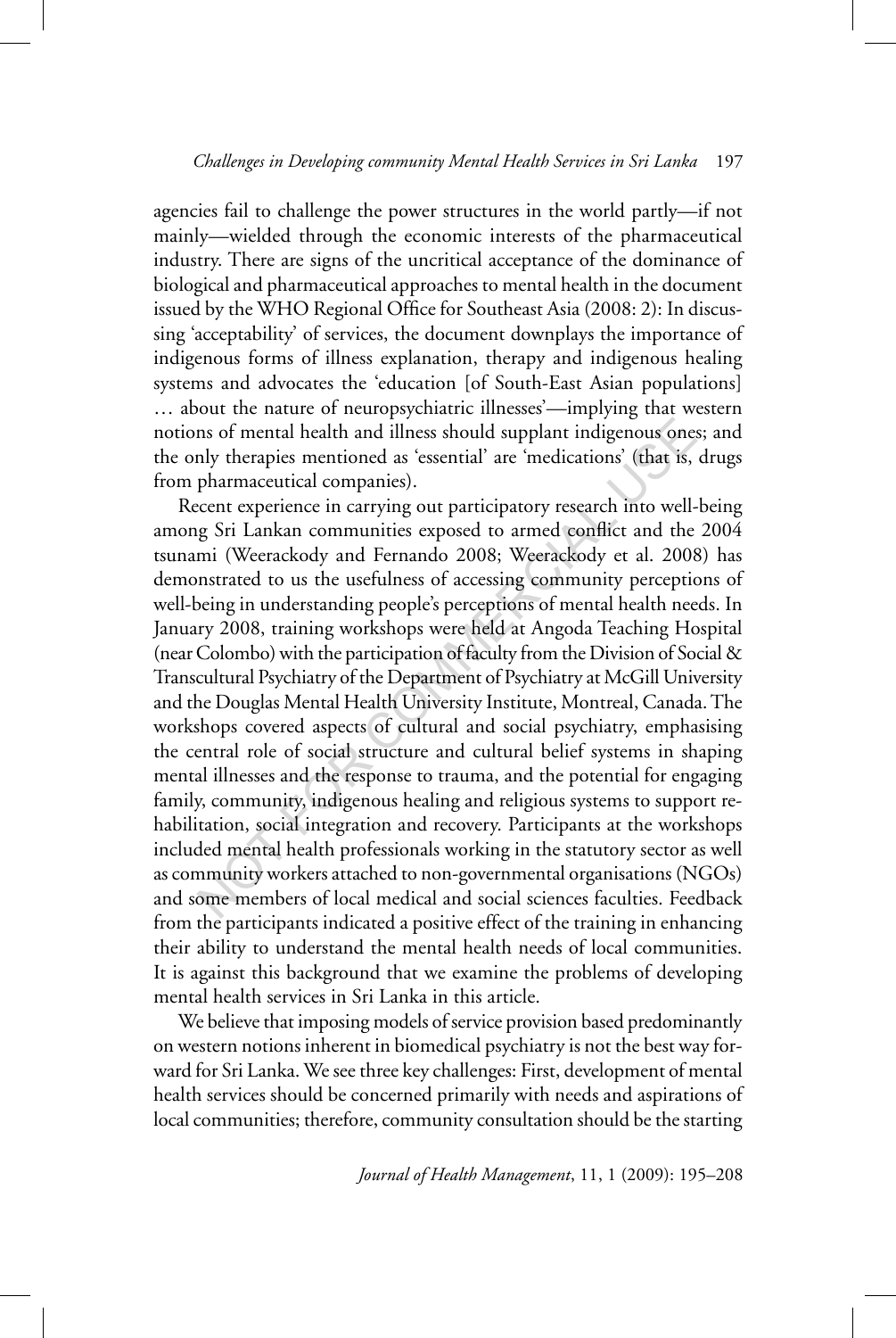ited to local conditions with local knowledge and expertise, inclient<br>ional ways of dealing with mental health problems. Second, can<br>the country, particularly at a local level, should be built up, if nec<br>help from foreign point for service development in the mental health field. Yet knowledge derived from western sources has a role to play too because (*a*) indigenous systems of therapy and care have been severely under-developed for several hundred years; and (*b*) for many people, having accessed both governmentfunded western healthcare systems and Ayurvedic systems often concurrently (Amarasingham 1980; Waxler 1984), their ideas about health and illness are a hybrid mixture of explanatory models. The challenge is to integrate in a meaningful and culturally sensitive manner those aspects of western 'expertise' (contained largely within western psychology and psychiatry) that are suited to local conditions with local knowledge and expertise, including traditional ways of dealing with mental health problems. Second, capacity within the country, particularly at a local level, should be built up, if necessary with help from foreign agencies, but ensuring that the latter do not impose models of care and therapy that are culturally and socially inappropriate. Finally, as local services are developed, they should be integrated into larger networks of service delivery. In order to meet these challenges, we suggest that participatory community consultation supported by information derived from western systems of social and transcultural psychiatry is a model for North-South collaboration in mental health development—a 'global partnership for development' in the words of the  $8<sup>th</sup>$  United Nations Millennium Goal (UN 2005).

## **Meaning of Mental Health**

Understandings of mental health are largely determined by the meanings people give to their experiences and feelings in a context of broader worldviews about the nature of the human condition—much of which is culturally determined (Fernando 2002; Gaines 1992; Kleinman 1988a and 1988b; Marsella and White 1982). Although generalisations carry the risk of being reductionist, they provide an indication of the dimensions along with cultural differences occur. For example, Kakar (1984: 272) postulates that the 'Indian emphasis [with regard to mental health] has been on the pursuit of an inner differentiation while keeping the outer world constant … [while] … the notion of freedom in the West is related to an increase in the potential for acting in the outer world and enlarging the spheres of choices, while keeping the inner state constant to that of a rational, waking consciousness from which other modes of inner experiences have been excluded as deviations'. The tendency to see problems in terms of internal psychological processes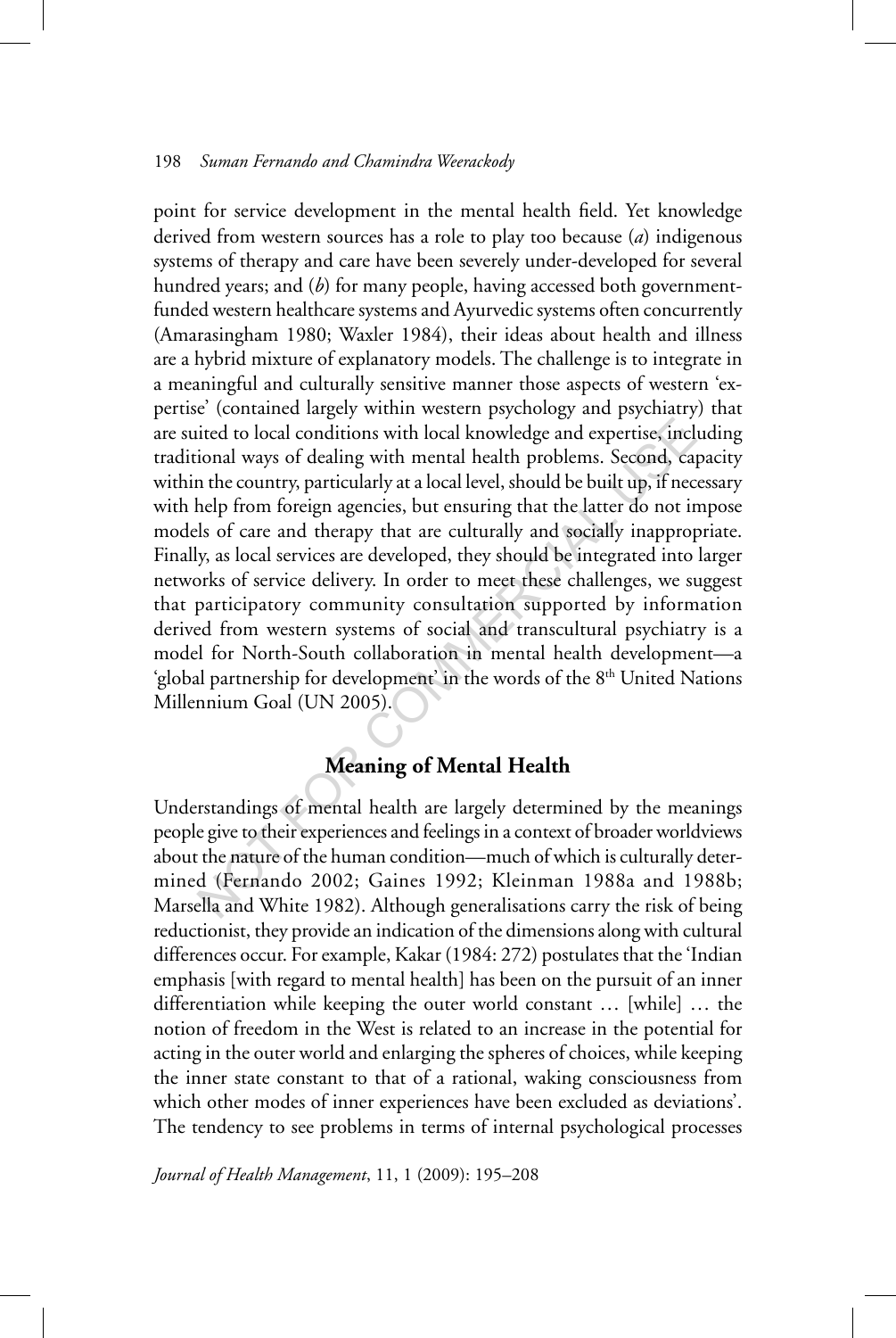rather than faults in life situation, described by Triandis (1995) as a difference between so-called individualistic and collectivistic societies, may differentiate many Asian cultures from western ones. The broad variation in cultural concepts of the person is another dimension that needs to be considered in determining mental health categories and concepts (Kirmayer 2007).

ration of psychological functioning, effective conduct of persona<br>life, feelings of ethical and spiritual well-being and so on'. V<br>
1: 1) states that 'mental health refers to a broad array of activities di<br>
irectly related In pursuing a definition of mental health that is workable across cultures, Sudhir Kakar (1984: 3), a psychoanalyst trained in Europe who has worked in India for decades, uses the term as 'a rubric, a label which covers different perspectives and concerns, such as the absence of incapacitating symptoms, integration of psychological functioning, effective conduct of personal and social life, feelings of ethical and spiritual well-being and so on'. WHO (2008: 1) states that 'mental health refers to a broad array of activities directly or indirectly related to the mental well-being component included in the WHO's definition of health'. The study of well-being as a way of accessing the meaning attributed to mental health is a fairly recent development justified on the grounds that well-being: (*a*) is based on standards and values chosen by people themselves; (b) reflects success or failure in achieving norms and values that people themselves seek; and (*c*) is dependent on fulfillment of basic human needs that include people's ethical and evaluative judgements of their lives (Diener and Suh 2000). Well-being at a personal level is a positive state of affairs brought about by satisfaction of personal, relational and collective needs (Prilleltensky et al. 2001). When we access community perceptions of well-being, these individual components are added to by 'the synergy created by all of them [i.e. individual components] together' (Nelson and Prilleltensky 2005: 56). Community perceptions of well-being have been elaborated through qualitative research involving community development (Chambers 1997). And the components of well-being (norms, values, ethical and evaluative judgements, etc.) are constituted within cultural meaning systems.

#### **Mental Health/Well-being in Sri Lanka**

Several studies have examined indigenous notions of (mental) health and healing in Sri Lanka (e.g., Kapferer 1983; Obeyesekere 1977; 1981; 1985; Vogt 1999) but there is little reliable information on how they relate to the use of services for the alleviation of mental distress or relief of what Sri Lankan people may perceive as emotional or mental problems. Clearly the psychological and social worldview of Sri Lankans, the ways in which they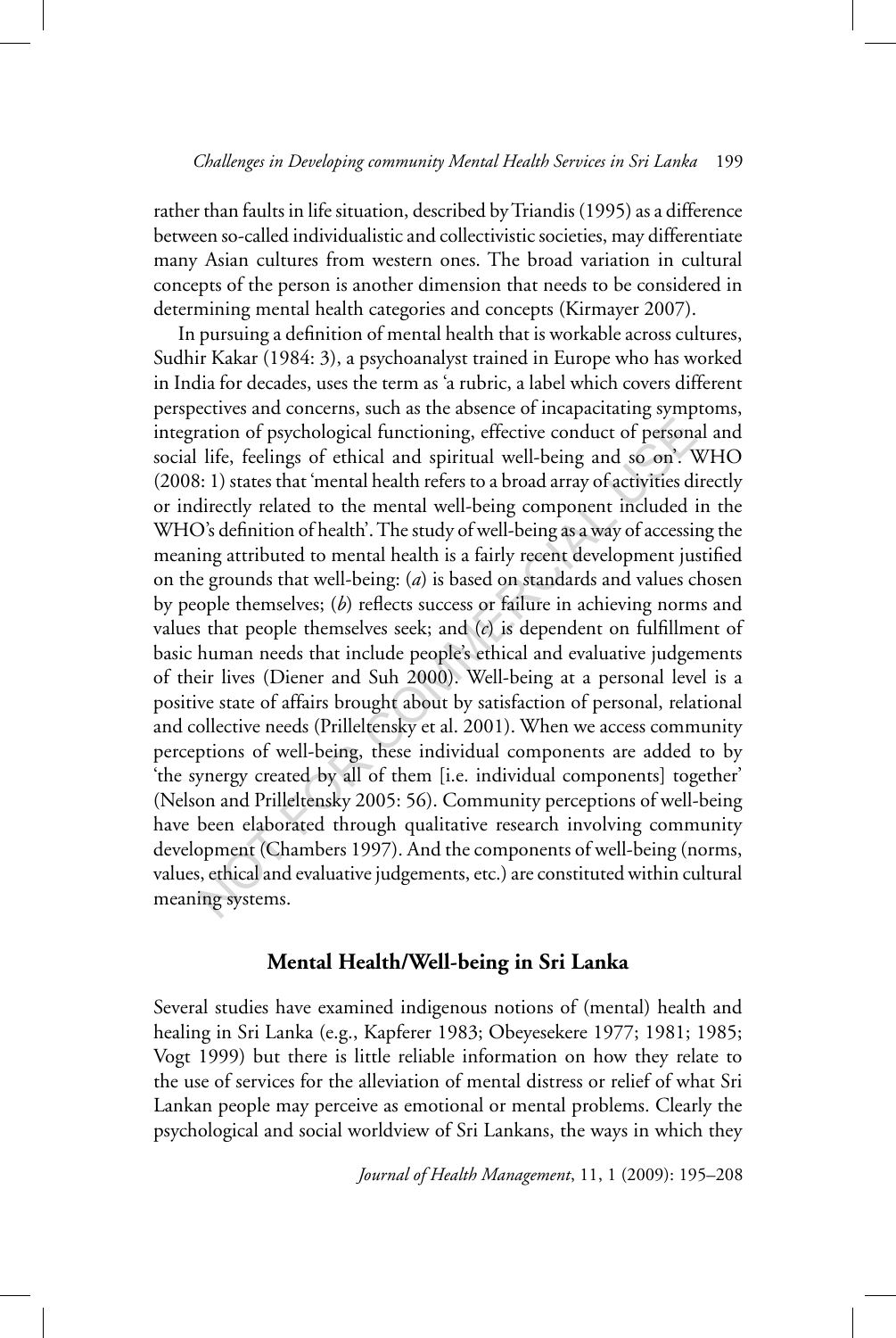understand problems of the 'mind' and the local idioms of distress are all very different from those represented in biomedical western psychiatry. It is beyond the remit of this article (concerned primarily with developing mental health services) to discuss these in detail. For example, Obeyesekere (1985: 145) argues that what is designated as the illness of depression in biomedical psychiatry 'is given a radically different form of cultural canalization and expression' in a Sri Lankan cultural context. In the view of the authors, the 'diagnoses' which underpin much of (western) biomedical psychiatry are not always appropriate terms for encompassing the feelings and behaviours identified as problematic in a Sri Lankan context. In this situation, it is necessary to examine how the people of the island deal with the broad range of concerns that may be interpreted as mental health problems.

### **Systems of Care**

ified as problematic in a Sri Lankan context. In this situation, it it to examine how the people of the island deal with the broad rar<br>rns that may be interpreted as mental health problems.<br>**ns of Care**<br>al healthcare based Mental healthcare based on western-type institutions was first introduced in Sri Lanka by the British colonial government in the 1840s. The mental asylum located near Colombo that opened in 1926 (Uragoda 1987) is still in operation and is currently being upgraded and remodelled as the Angoda Teaching Hospital. Today, statutory mental health services are based mainly at this hospital and two much smaller hospitals (all located near Colombo) as well as small psychiatric units at provincial general hospitals, which include out-patient clinics. The education of psychiatrists is largely based on western biomedical models. The services for mental health problems in the statutory sector are informed by western (allopathic) medicine, although government supported indigenous medical centres have been developed in some areas. The forms of therapy used within psychiatric care in Sri Lanka are strongly influenced by British systems and are no different from those found in western countries except that psychological therapies play an insignificant part in government hospitals which rely heavily on electroconvulsive treatment (ECT) and psychotropic medication.

Ayurveda, literally 'the science of life' (Sharma and Dash 1983: xxi) is the most popular system of indigenous medicine in India and Sri Lanka, serving, according to a recent survey (Higuchi 2002), about 50 per cent of the healthcare needs of Sri Lanka. Ayurveda became institutionalised during the 20th century when Ayurvedic institutes with standardised systems of training were established in the 1950s. Today, there are two principle Ayurvedic educational institutes—the Institute for Indigenous Medicine attached to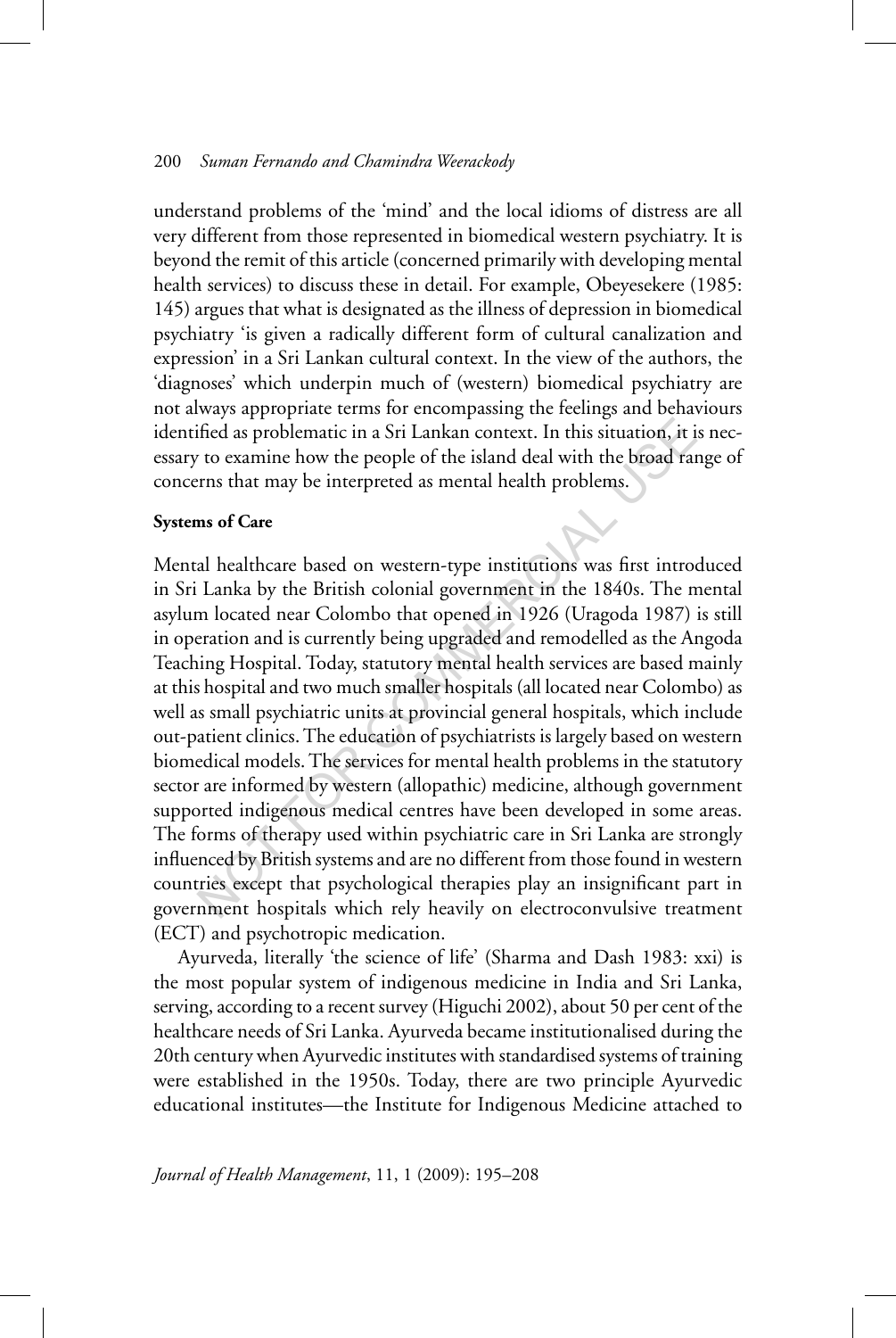the University of Colombo and the Gampaha Wickramarachchi Ayurvedic Medical College at Yakkala attached to the University of Kelaniya (Higuchi 2002). Apart from practitioners trained at these institutes, who are recognised officially as indigenous medical practitioners (IMPs), there are numerous other medical practitioners using variations of traditional Ayurveda often practicing out of their homes (Nordstrom 1988). A recent review of the use of Ayurveda in Sri Lanka (Kusumaratne 2005) suggests that (what the author calls) the 'Indigenous Medical System' (IMS) is widely used by many people across the country. The IMS in Sri Lanka currently recognises nine branches including *mãnasika roga vedakuma* which can be translated as 'psychiatry'. The extent to which people seek Ayurvedic treatment for mental health problems is not known. And in any case, people who (in western psychiatric terms) suffer from serious mental illness may well access ritual healing.

### **Indigenous Healing Practices**

For example and the manife transmission and the set of the same of the diling manasika roga vedakuma which can be translated as 'psychiatry' to to which people seek Ayurvedic treatment for mental health prole known. And i The use of healing rituals predates Ayurveda in the Indian tradition. People suffering from mental health problems (usually accompanied by their carers) tend to consult and obtain help from a variety of professionals apart from physicians practicing Ayurveda or western (allopathic) medicine; they include specialists in exorcism and other forms of healing (Amarasingham 1980; Kusumaratne 2005; Vogt 1999; Wijesekera 1989) as well as astrologers, who provide what Pugh (1983) calls 'astrological counselling'. Vogt (1999) identifies three forms of healing rituals commonly used in Sri Lanka: (*a*) Pirit is a monastic ritual, sometimes also conducted by lay persons, performed at significant events (such as burial or birth preparations) as well as illness; (*b*) In *puja* (offering ceremony) a group (of family, friends or well-wishers) offers a ritual act of generosity towards (for example) a monastic community or towards gods; and (*c*) The *tovil* is a public healing ritual held in the house of a patient that involves dancing and drumming. It may also incorporate a *puja* to the gods. Forms of medicine and healing rituals are used by most people without experiencing any conflict, one merging into the other in practical terms (Amarasingham 1980; Waxler-Morrison 1988). Spirituality is important in all forms of healing and often central to the explanatory system of the healer. Kusumaratne (2005) describes the practice of a healer—*kattadi mahattaya—*practicing exorcism (who incidentally also practices as a physician specialising in the treatment of snakebite) in the hamlet of Homagama. It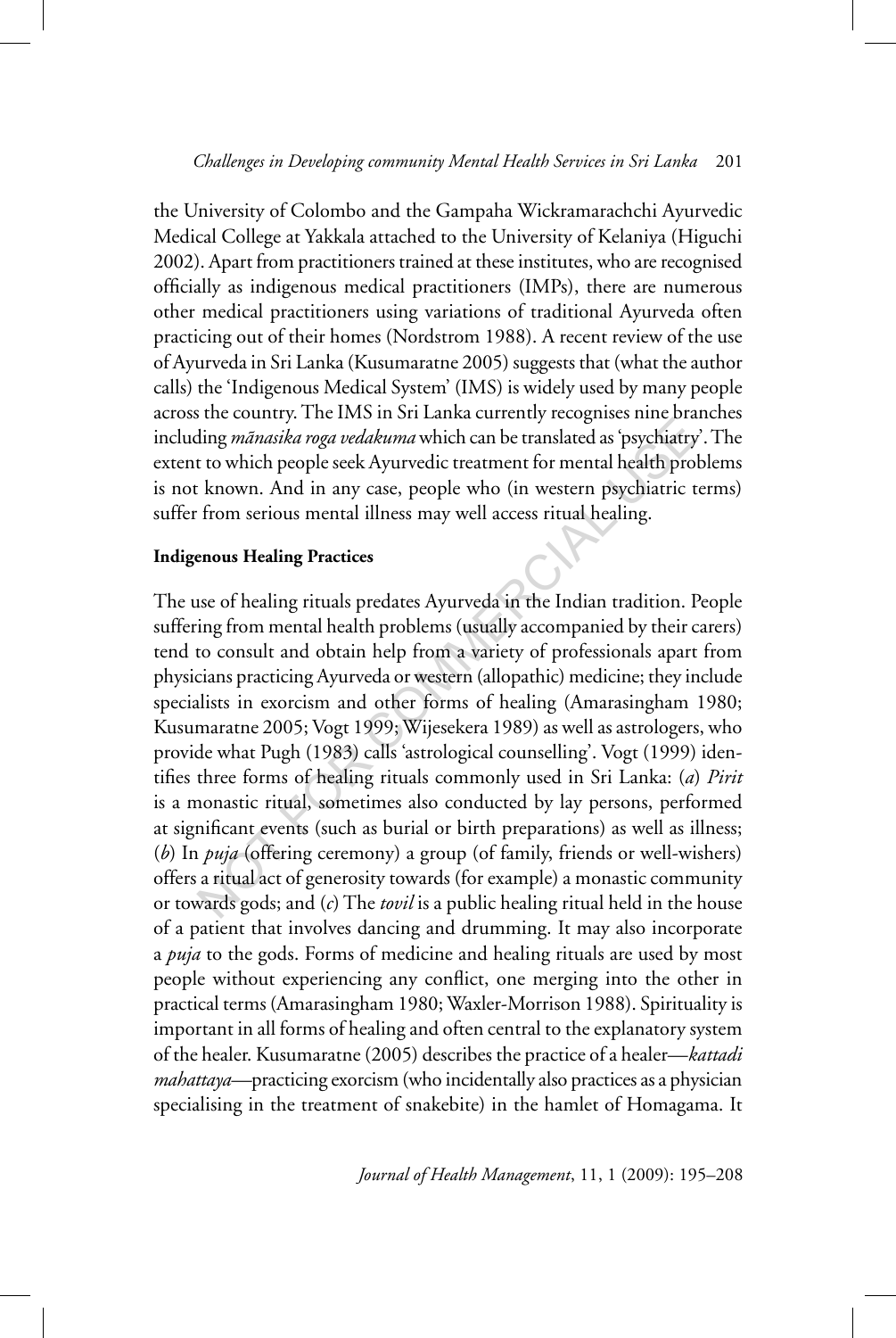seems that this person dealt with 25 cases of witchcraft, 50 cases of demon possession and 60 family disputes during three months in 2005 using various types of *tovil* ceremonies.

### **Conclusions**

Ayurveda and western allopathic medicine exist side by side in Sri Lanka, sometimes with a considerable degree of overlap (Waxler-Morrison 1988). However, in the case of mental health problems, many people probably seek various types of help, mainly those that come under the heading of 'healing rituals'. We believe that mental health services that are being developed in Sri Lanka should be appropriate to the cultural beliefs and practices of Sri Lankan societies; and should take on board the current behaviour of the people of the country in seeking help for mental health and well-being. Moreover, since most Sri Lankans live in rural environments in villages and it is the rural population that is most lacking in mental health services, priority should be given to service development for rural communities.

# **Community Well-being**

Is types of help, mainly those that come under the heading of 'he<br>S'. We believe that mental health services that are being developed<br>a should be appropriate to the cultural beliefs and practices of Sri La<br>ies; and should The post-tsunami history of Sri Lanka provides clear evidence that planned interventions aimed at improving the well-being of affected communities have not always succeeded mainly because they were not sensitive to the social and cultural settings of those communities (Haug and Weerackody 2007). Consultations with communities on how to improve their overall well-being were rare or non-existent; interventions planned in such a vacuum often brought unintended consequences for the communities—sometimes resulting in unhappiness, frustration, grief, anger and conflicts between individuals and groups—which may well have had negative effects on the mental health of people in the affected communities. Since May 2007, one of the authors (CW) has been leading a study of adaptation and resilience among communities in Sri Lanka affected by conflict and/or disaster.

To date (October 2008), affected communities in three districts have been studied using tools adapted from Participatory Rural Appraisal (PRA) (Chambers 1997). The research focused on exploring community perceptions of well-being, that is, the criteria used by the communities themselves for defining well-being, and the perceived changes in well-being before and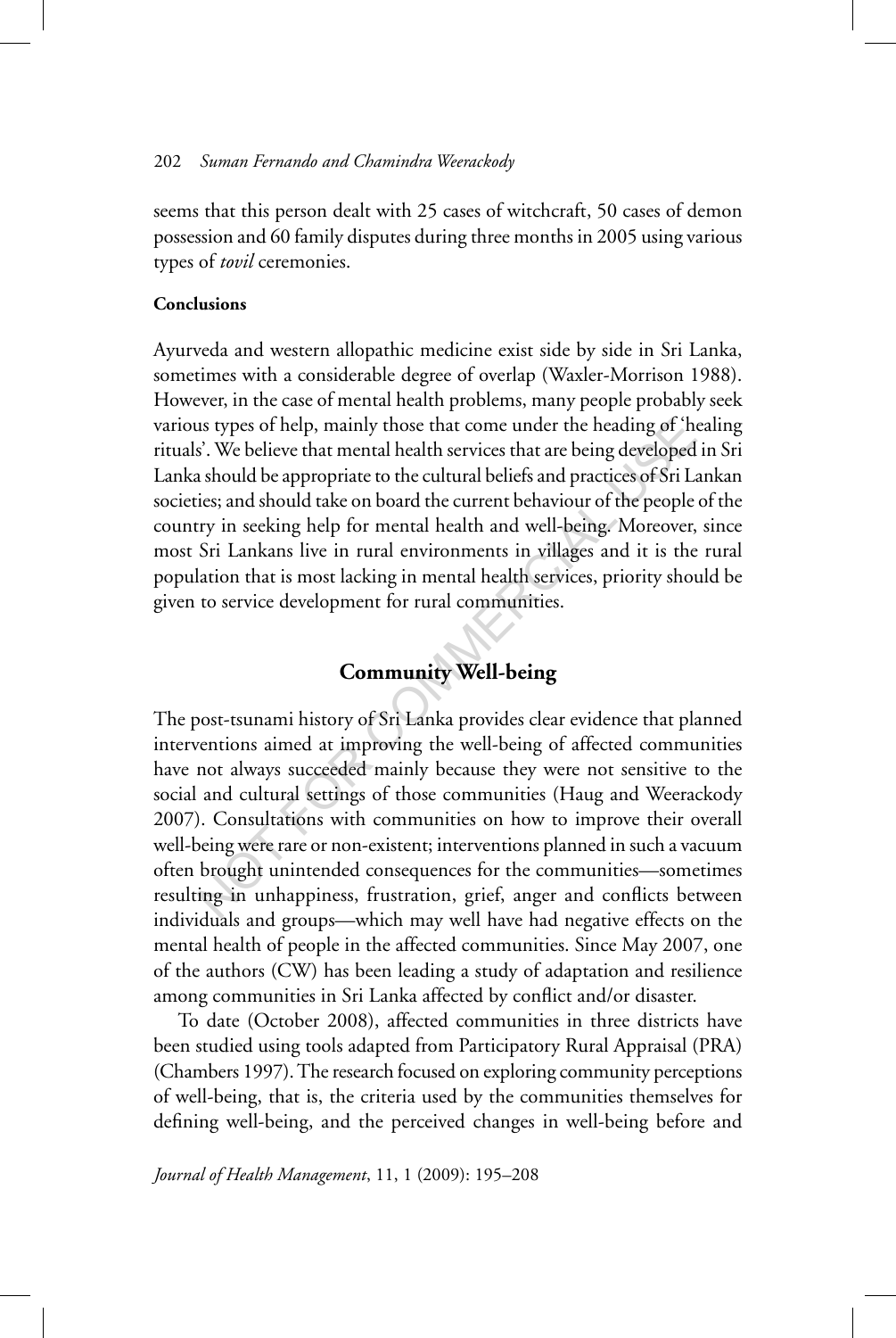after the conflict or the tsunami. The aim was to consult the communities concerned about ways in which they have dealt with changes in well-being and the usefulness (or negative impacts) of agencies that have delivered services to them. The participatory process ensured that women and other marginalised sections of each community were adequately represented in the consultations.

cive feelings and external circumstances are all experiencec<br>e'—'holistically'—and not as separate 'factors'. In a community<br>of the island that had been disrupted by the tsunami of Dece,<br>the elements identified represent s A preliminary analysis of studies in two locations shows that perceptions of well-being are composed of several elements that are experienced as inseparable as far as the communities are concerned. In other words, subjective feelings and external circumstances are all experienced as a 'whole'—'holistically'—and not as separate 'factors'. In a community in the south of the island that had been disrupted by the tsunami of December 2004, the elements identified represent social, psychological, spiritual and material aspects of people's lives; and in this community there had been an increase in religious practices after the tsunami—a change seen by the community as an improvement in their collective well-being (Weerackody et al. 2008). In the case of a refugee community that had been displaced in 1990 as a result of the conflict in northern Sri Lanka, the material aspects of well-being include having sufficient cash incomes and access to adequate land and good housing, while caring and providing good education for children, having unity and cooperation within community and access to recreation and services represented social dimensions of well-being; and feeling secure both physically and psychologically was another major aspect of well-being desired by the refugee communities. The physical, mental and moral aspects of well-being encompassed living in good health, an inner sense of happiness and harmony, living in harmony with the neighbourhood, maintaining good moral behaviour and living with courage, self-initiative (rather than dependency) and drive (Weerackody and Fernando 2008).

## **Developing Community based Mental Health Services**

In our work in Sri Lanka, we have noted that the current institutional approach to diagnosis and treatment of mentally ill people based in government hospitals and clinics is largely biomedical, although changes are being made to promote recovery through integration of patients into the community. At present, care-giving and rehabilitation practices outside hospitals or in other institutional structures are sparse and community based projects are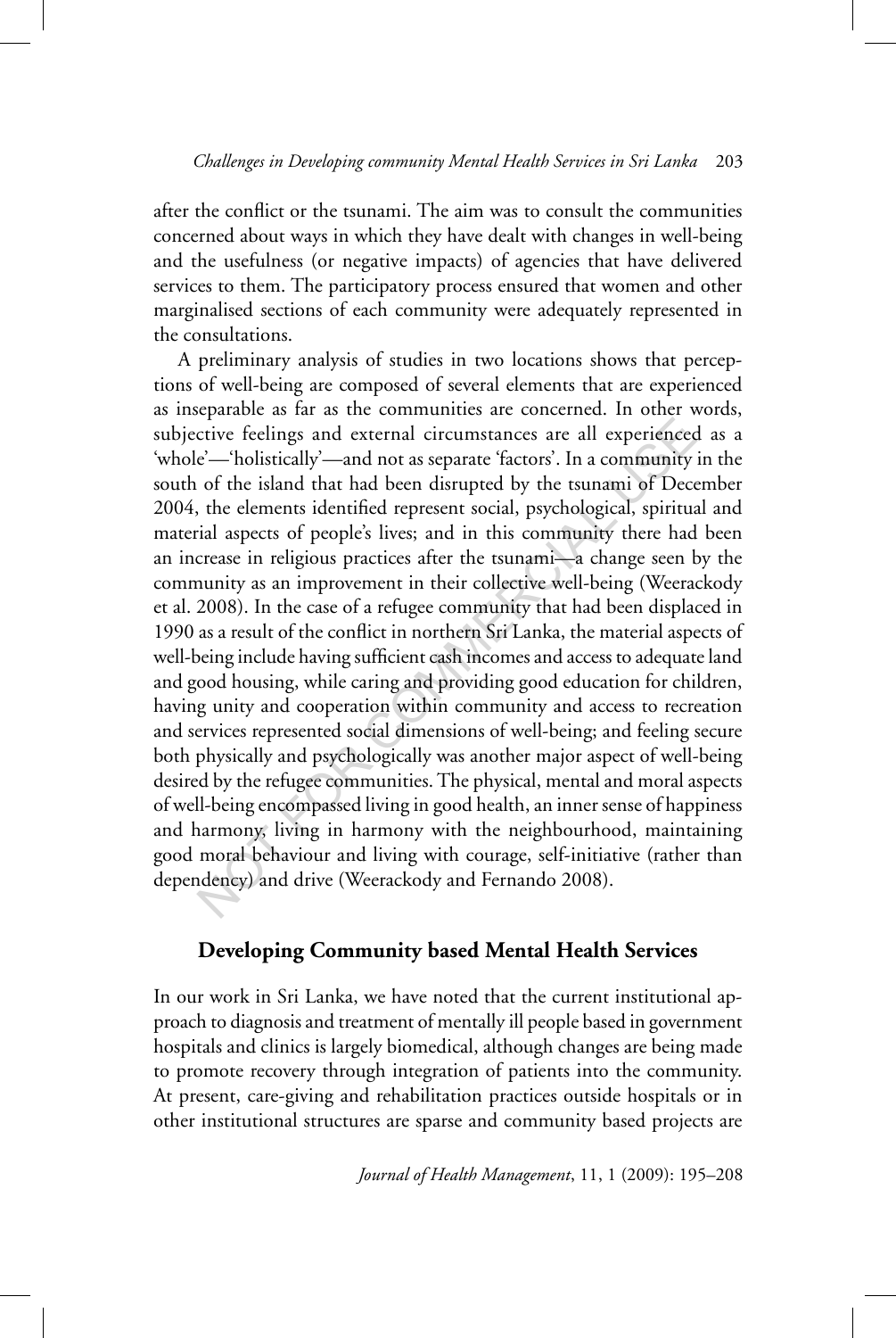limited to those conducted by NGOs. Statutory planning for mental healthcare does not envisage any place at all for indigenous therapies—notably for Ayurvedic practitioners—or for healing rituals. To advance a broad, culturally appropriate approach to building mental heath services in Sri Lanka, we propose three overlapping stages: (*i*) dialogue and consultation with communities; (*ii*) capacity building with local mental health workers; and (*iii*) integration of the system into social welfare and health structures.

### **Dialogue and Consultation with Communities**

e working in the mental health field include psychiatrists, nelors and social workers as well as community workers and voluned to NGOs that work on psychosocial issues. In order to im<br>knowledge and understanding of communi People working in the mental health field include psychiatrists, nurses, counselors and social workers as well as community workers and volunteers attached to NGOs that work on psychosocial issues. In order to improve their knowledge and understanding of communities and well-being/mental health-related issues, we propose a 'bottom-up' approach, in which people working in the field are helped to engage in dialogue and consultation with communities. In our view, PRA tools (see Chambers 1997) allow the consultation process that is required. Local temples, churches and mosques can provide the networks and venues for these community consultations. And the same institutions can provide the institutional framework and become the centre-piece for sustaining on-going dialogue and local services as they are developed.

## **Capacity Building of Local Mental Health Workers**

Mental health workers participating in dialogue and consultation need a theoretical and conceptual orientation to understand community/social issues and to achieve their aspirations to develop community based interventions and services. We are currently engaged in a project to develop a 'process toolkit'—a system for consultation and action that NGOs and statutory agencies alike may use for designing psychosocial interventions. In addition to this tool-kit, we hope to design culturally appropriate interventions suited to the needs of Sri Lankan communities and arrange training in social and cultural dimensions of mental health as funding allows. In addition, it is hoped to arrange locally facilitated on-line web-based training and consultation to reach a wider audience in a cost-effective manner if (as seems likely) access to computers and broad-band services are expanded in the near future.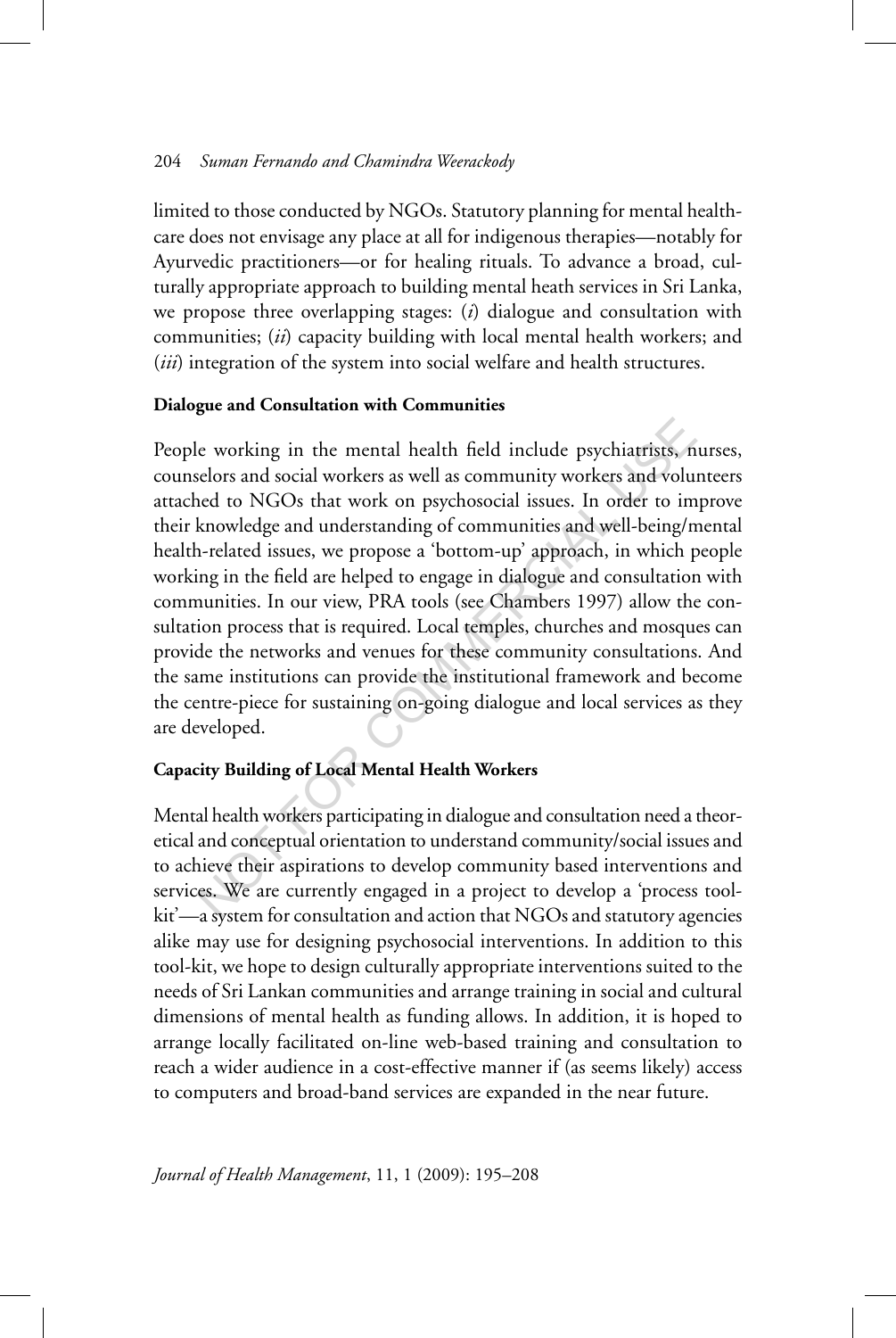#### **Integration with Community Institutions**

riorities and approaches identified by the community, combined<br>ments of feasibility, and consideration of models suggested by age<br>inversities. The final outcome in terms of a model for a comm<br>ystem at a village level will The initial stages of programme development should produce a team of skilled people who will work closely with each of the communities concerned, liaising as much as possible with agencies and universities (in both Sri Lanka and abroad) in a mutually beneficial learning partnership. In the final stage, their knowledge and experience should be transferred into devising a sustainable and effective system of community care linked to the health and social care systems in the district. Its exact nature will depend on the priorities and approaches identified by the community, combined with assessments of feasibility, and consideration of models suggested by agencies and universities. The final outcome in terms of a model for a community care system at a village level will evolve through the process of community development. It may well be that workers or community personnel will be designated as mental health workers; in this case, they would become the links between the community and the outside institutions vis-à-vis mental healthcare. Sustainability will be ensured by linking the system from the start with a community facility.

# **Conclusions**

Mental health services in low and middle income non-western settings should be 'home-grown', suited to the cultural context and needs of the communities themselves, and not based on models imposed from outside. Also, they should be sustainable and supported by the communities they serve. There are serious drawbacks in imposing western biomedical approaches to mental health and illness in toto, but approaches developed in the west may play a part in service development, particularly if they are rethought from the perspectives of transcultural psychiatry. However, it is important that trainers and advisors whose background is steeped in western traditions of mental health (especially those represented in biomedical psychiatry) should reflect on their own subjectivity and position if authentic change is to be accomplished. We propose that by making community consultation the starting point and bringing in western experts as learning partners where necessary, a community development approach to mental health service development can be a way forward for Sri Lanka.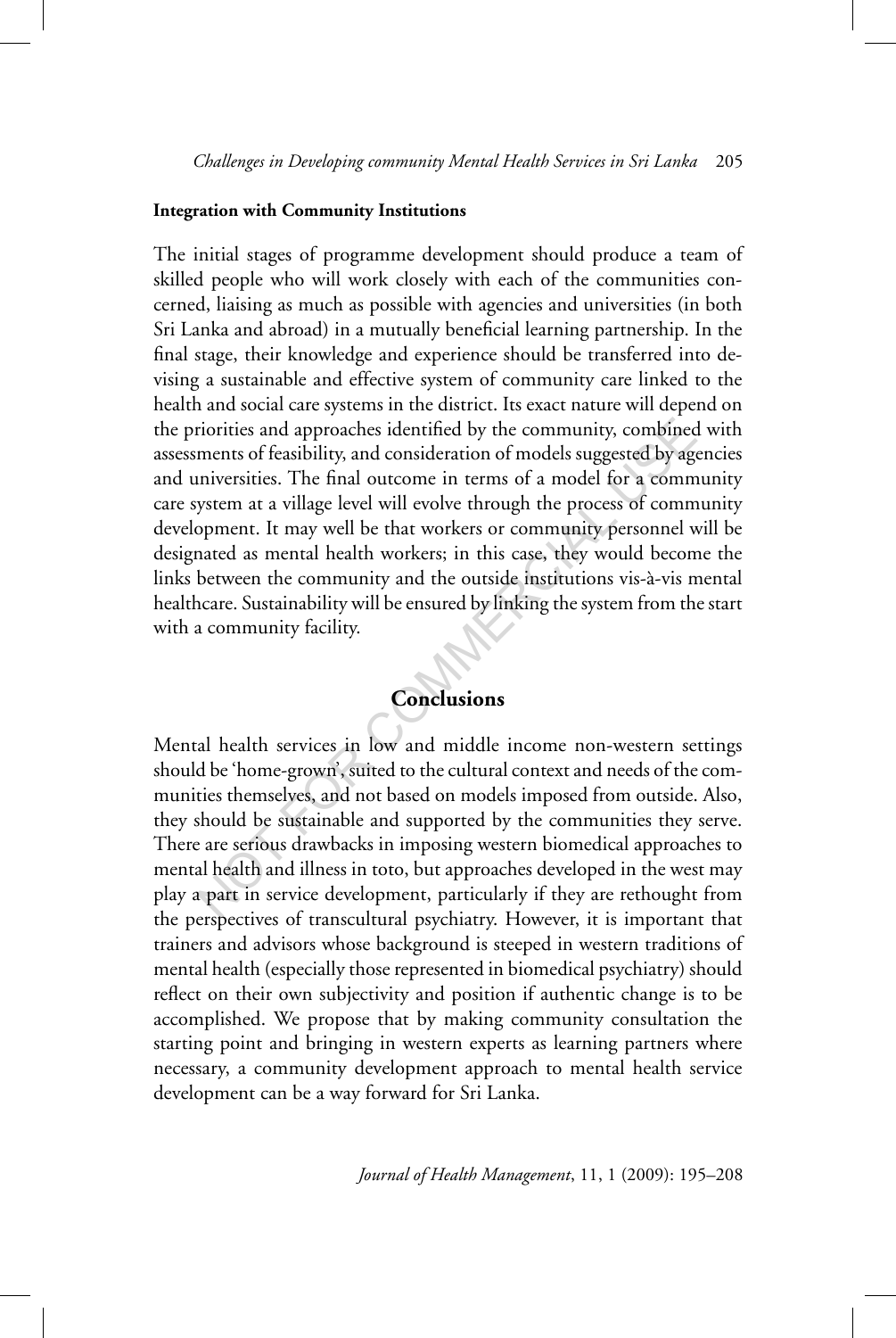## **References**

- **Amarasingham, L.R.** (1980). Movement among traditional healers in Sri Lanka: A case study of a Sinhalese patient. *Culture, Medicine and Psychiatry*, 4(1), 71–92.
- **Bhui, K.** (2002). *Racism and Mental Health.* London: Jessica Kingsley.
- **Bhui, K.** and **D. Olajide** (1999). *Mental health service provision for a multi-cultural society.* London: Saunders.
- **Blue, A.V.** and **A.D. Gaines** (1992). The ethnopsychiatric répertoire: A review and overview of ethnopsychiatric studies. In A. D. Gaines (ed.), *Ethnopsychiatry. The cultural constructions of professional and folk psychiatries* (pp. 397–484). New York: State University of New York Press.
- Chambers, R. (1997). *Whose reality counts? Putting the first last.* London: ITDG Publishing.
- **Diener, E.** and **E.M. Suh** (2000). Measuring subjective well-being to compare quality of life of cultures. In E. Diener and E. M. Suh (eds), *Culture and subjective well-being* (pp. 3–12). Cambridge, Massachusetts: MIT Press.
- **Fernando, S.** (2002). *Mental health, race and culture* (2nd edition). Basingstoke: Palgrave.
- ——— (2003). *Cultural diversity, mental health and psychiatry. The struggle against racism.* Hove: Brunner-Routledge.
- **Fernando, S.** and **F. Keating** (2009). *Mental health in a multi-ethnic society. A multidisciplinary handbook* (2nd edition). London: Routledge.
- **Gaines, A.D.** (1992). *Ethnopsychiatry. The cultural construction of professional and folk psychiatries.* Albany: State University of New York Press.
- University of New York Press.<br> **Shors, R.** (1997). *Whose reality counts? Putting the first last.* London: ITDG-Publish<br> **r. E.** ad E.M. Suh (2000). Measuring subjective well-being to compare quality<br>
of cultures. In E. Di **Haug, M.** and **C. Weerackody** (2007). *The tsunami aid delivery system and humanitarian principles: A view from five districts in Sri Lanka. NIBR Report 5. Oslo: Norwegian* Institute for Urban and Regional Research. Available at http://www.nibr.no. Accessed on 15 September 2008.
- **Higuchi. M.** (2002). *Traditional health practices in Sri Lanka. Sri Lanka studies 9.* Amsterdam: VU University Press.
- **Ingleby, D.** (2004). *Critical psychiatry. The politics of mental health.* London: Free Association Books.
- **Kakar, S.** (1984). *Shamans, mystics and doctors. A psychological inquiry into India and its healing traditions.* London: Unwin Paperbacks.
- **Kapferer, B.** (1983). *A celebration of demons: Exorcism and the aesthetics of healing in Sri Lanka.* Bloomington: University of Indiana.
- **Kirmayer, L.J.** (2007). Psychotherapy and the cultural concept of the person. *Transcultural Psychiatry*, 44(2), 232–57.
- **Kleinman, A.** (1977). Depression, somatization and the 'new cross cultural psychiatry'. *Social Science and Medicine,* 11(1), 3–10.
- ——— (1988a). *Rethinking psychiatry. From cultural category to personal experience.* New York: The Free Press.
- ——— (1988b). *The illness narrative. Suffering, healing and the human condition.* New York: Basic Books.
- **Kusumaratne, S.** (2005). *Indigenous medicine in Sri Lanka. A sociological analysis.* Nugegoda, Sri Lanka: Sarasavi Publishers.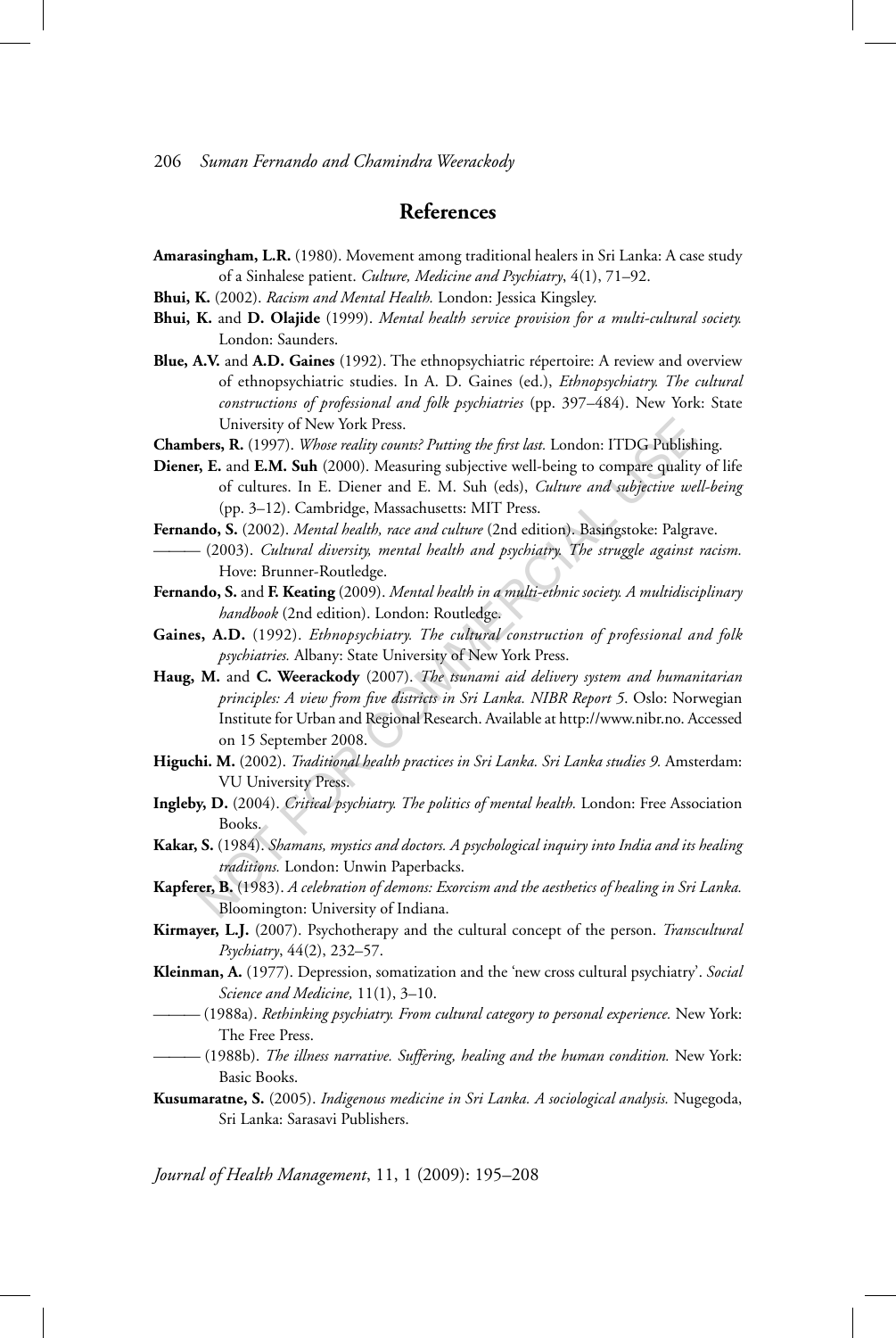- **Marsella, A.J.** and **G.M. White** (1982). (eds) *Cultural conceptions of mental health and therapy.* Dordrecht: Reidel Publishing.
- **Nelson, G.** and **I. Prilleltensky** (2005). *Community psychology in pursuit of liberation and well-being.* Basingstoke: Palgrave Macmillan.
- **Nordstrom, C.R.** (1988). Exploring pluralism—the many faces of Ayurveda. *Social Science and Medicine,* 27(5), 479–89.
- **Obeyesekere, G.** (1977). The theory and practice of psychological medicine in the Ayurvedic tradition. *Culture, Medicine, and Psychiatry,* 1(2), 155–81.
- ——— (1981). *Medusa's hair: An essay on personal symbols and religious experience.* Chicago: University of Chicago Press.
- ——— (1985). Depression, Buddhism, and the work of culture in Sri Lanka. In A. Kleinman and B. Good (eds), *Culture and Depression* (pp. 134–52). Berkeley: University of California Press.
- **Parker, I., E. Georgaca, D. Harper, T. McLaughlin** and **M. Stowell-Smit**h (1995). *Deconstructing Psychopathology*. London: Thousand Oaks.
- (1505). Depression, Dutatum and the work of culture in 1st 1achsa. if *n*, Kuelical del Color (els.), Culture and Depression (pp. 134–52). Berkeley: Univer<br>California Press.<br>**1., E. Georgaca, D. Harper, T. McLaughlin and Prilleltensky, I., G. Nelson** and **L. Peirson** (eds) (2001). *Promoting family wellness and preventing child maltreatment: Fundamentals for thinking and action.* Toronto: University of Toronto Press.
- **Pugh, J.F.** (1983). Astrological counseling in contemporary India. *Culture, Medicine and Psychiatry,* 7(3), 279–99.
- **Ramon, S.** and **J.E. Williams** (2005). *Mental health at the crossroads: The promise of a psychosocial approach.* Aldershot (Hants): Ashgate.
- **Sharma, R.K.** and **V.B. Dash** (1983). *Agnivesa's caraka samhitã, text with english translation and critical exposition*, (2nd edition, volume 1). Varanasi: Choukhamba Sanskrit Series Office.
- **Tew, J.** (2002). *Social perspectives in mental health: Developing social models to understand and work with mental distress.* London: Jessica Kingsley.
- **Triandis, H.C.** (1995). *Individualism and collectivism.* Oxford: Westview Press.
- **United Nations** (2005). *Millennium development goals report 2005.* New York: United Nations.
- **Uragoda, C.G.** (1987). *A history of medicine in Sri Lanka from the earliest times to 1948.* Colombo: Sri Lanka Medical Association.
- **Vogt, B.** (1999). Skill and trust: The tovil healing ritual of Sri Lanka as culture-specific psycho*therapy. Sri Lanka Studies 6* (trans. by M.H. Kohn). Amsterdam: VU University Press.
- **Waxler, N.** (1984). Behavioural convergence and institutional separation: An analysis of plural medicine in Sri Lanka. *Culture, Medicine and Psychiatry,* 8(2), 187–205.
- **Waxler-Morrison, N.E.** (1988). Plural medicine in Sri Lanka: Do Ayurvedic and western medical practices differ? *Social Science and Medicine,* 7(5), 531–44.
- Weerackody, C. and S. Fernando (2008). Field report: Perceptions of social stratification and well-being in refugee communities in North-Western Sri Lanka. *International Journal of Migration, Health and Social Care,* 4(2), 47–56.
- **Weerackody, C., S. Fernando** and **T. Senarathna** (2008). Perceptions of well-being in tsunami affected communities in Southern Sri Lanka: A preliminary report. Unpublished report People's Development Association (PRDA).